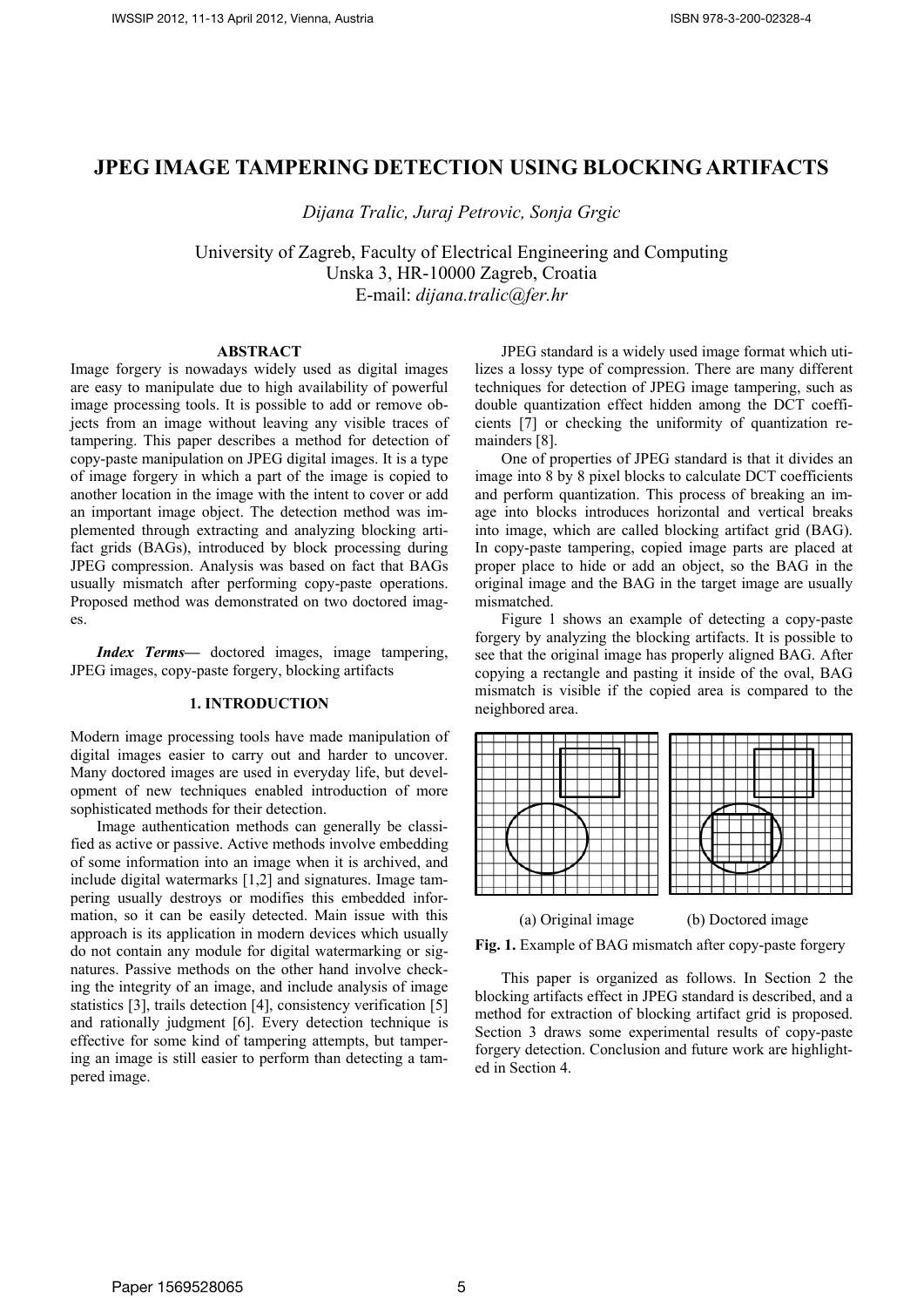## **2. BLOCKING ARTIFACTS**

The block based transform coding, as used in JPEG standard, causes accuracy of blocking artifacts along block boundaries [9]. They are a result of loss of transform coefficients in the process of independent quantization of each block. Those blocking artifacts can be extracted from an image to serve as a base for detection of copy-paste forgery on an image.

#### **2.1. Blocking artifact grid extraction**

First step in the detection of copy-paste forgery is to extract BAG of an image. In JPEG images, after quantization process, values of high frequency AC coefficients of a DCT block are usually equal to zero. If all DCT blocks are properly aligned (there was no copy-pasting forgery to cause BAG mismatching), high frequency coefficients will be equal to zero. Opposite to that, if BAG mismatches exist, the AC coefficients on higher frequencies will contain some values. Another case when high frequency AC coefficients will not be equal to zero is appearance of areas that consists of complex textures. However, in that case, AC coefficients will be much smaller than those found in case of BAG mismatching.

Location of blocking artifacts can be obtained by calculating local effect [10] of 8 by 8 pixel window

$$
LE = \sqrt{\frac{\sum_{i=8||j=8} S_{ij}^2}{S_{11}^2}},
$$
 (1)

where  $S_{ii}$  marks AC coefficients of pixels in selected window. Local effect is defined by values of AC coefficients in right column and bottom row. AC coefficients can be obtained by 2D DCT

$$
S_{uv} = \alpha_u \alpha_v \sum_{i=1}^{8} \sum_{j=1}^{8} s_{ij} \cos \frac{\pi (2i+1)u}{16} \cos \frac{\pi (2j+1)v}{16}, \tag{2}
$$

where

$$
\alpha_n = \begin{cases} \frac{1}{\sqrt{8}}, n = 1\\ \frac{1}{2}, n \neq 1 \end{cases}
$$
 (3)

and *sij* marks luminance of a pixel.

BAG extraction is accomplished by sliding an 8 by 8 pixel window across the whole image, and calculating local effects for every window. Figure 2 shows an example of BAG extraction on an image. It is possible to see that local effect map, shown on figure 2(b), contains dark pixels on location with small local effect, and vice versa. Pixels on the blocks' borders have smaller value and they form BAG. After the calculation of local effect map, BAG was extracted by leaving only the local minimal value for every 8 by 8 pixel window of the image, as shown on Figure 2(c).



(a) Original image









Similar detection method was used in paper by Li, Yuan, and Yu [10] where it effectively detected copy-paste forgery whether the copied area was taken from the same image or not. In our approach, testing was additionally performed on some images which were processed with aim to hide borders of the copied area.

#### **2.2. Analysis of grid mismatches**

Analysis of grid mismatches was performed with few simple searching methods, using the map of local minimal values. First step was marking all points that belong to the grid of the initial image. This processing procedure was based on the assumption that BAG of copied area must be mismatched when compared to the grid of the initial image. In most cases this assumption will be correct so it is possible to ignore all points that belong to BAG of the original image. Assumption is incorrect only in case when the copied area was placed on such location that its BAG remains aligned with BAG of the image (the probability of getting such situation is equal to  $1/64$ ).

The next step of the analysis was detecting a new, shifted grid that belongs to the copied area. The search was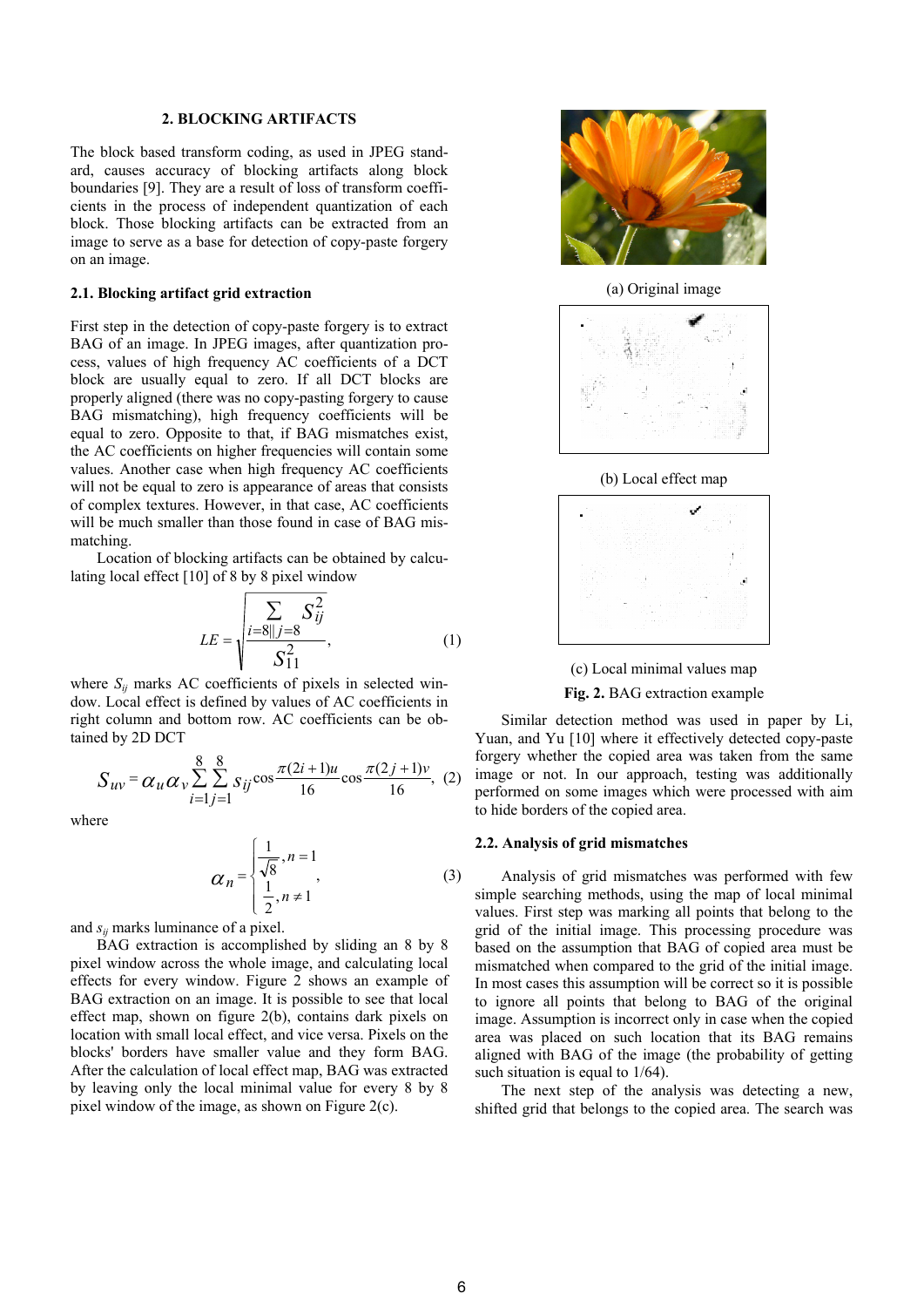performed among the remaining local minimal value points. This step also includes discarding all block areas that appear as black areas on the map of local minimal values. Those areas are the result of homogeneous surfaces in an image because in that case most of DCT coefficients have the same LE value.

Detection of shifted grid was finally performed by the following algorithm. First, the search for shifted blocks was conducted by detecting 4 local minimum points that form vertices of a square with a side length of 8 pixels. Every copied area is assumed to have at least one such segment. In other words it is assumed that the copied area is not smaller than a 16 by 16 pixel block. If any such square artifact was found, the next task was to detect all additional artifacts in that area appearing in one of two forms: "| " if they consist of 3 points and "|" if they consist only of two points at a distance of 8 pixels. This search was repeated until no more structures were found at distance of 8 pixels in horizontal or vertical axes of any previously found artifact. Also, to increase the probability of identifying the pasted region of the image, another search was performed identifying all independent "|\_" and "|" structures.

The detected blocks and structures are suspected to form a shifted grid since they indicate a significant mismatch with the initial grid.

## **3. EXPERIMENTAL RESULTS**

Extraction and analysis of BAG will now be presented on two examples. Figure 3(a) presents an original image of a cameraman and Figure 3(b) shows a doctored image which was created by coping and pasting the marked area. The copied area was placed in such position where it could easily cheat human eye. In this example copied area was taken from the same image, but detection would be equally effective if copied area was taken from a different JPEG image.

After the BAG extraction and analysis, copy-paste forgery was detected because of the mismatch of blocking artifacts in that area. Figure  $3(c)$  shows detection results where it is possible to notice a significant BAG mismatch area at right side of image. Areas that do not contain at least one block can be discarded from further analysis.

Blocking artifact grid of an initial image was marked with sequence of points that are located at distance of 8 pixels (because of using 8 by 8 blocks in DCT compression). The area ofinterest is presented enlarged on Figure 3(d) in order to make better visual effect of blocking mismatch. It is visible that BAG of copied area does not match the initial grid of the image. Lines that form BAG of the copied area are not aligned with the BAG of the rest of the image.

Percentage of correct detection was used as a measure for indication of deviation of BAG on copied area and original image. In this example, 70.51% of copied area was successfully detected, and size of false positive block detection was 0.3419% of the image.





(c) Detected forgery (d) BAG mismatch

**Fig. 3.** Example of copy-paste forgery detection

Figure 4 shows another example of copy-paste forgery on an RGB image. Doctored image, visible on Figure 4(b), was created by copying a segment of Lenna's nose and pasting it slightly higher in the picture, thereby making it look smaller. This kind of image forgery is very difficult to detect by visually inspecting the doctored image, especially since borders of the copied area, after the copy-paste forgery, were processed by averaging values of neighboring pixels. That process was performed by averaging values of 2 pixels from both sides using values of their neighbors. Result of this averaging process was smoothing the borders to hide rough transitions from copied area to original area of image.

Results of the BAG extraction are shown on Figure 4(c), where it is possible to notice the mismatch of blocking artifacts exists. Although, due to the complexity of the image, other detected areas exist as well, they are all significantly smaller than the main mismatch area, even though the copy-pasted part of the image was quite small itself. Figure 4(d) presents the zoomed BAG mismatch area to allow better view. It is clearly visible that the BAG of the copied area does not align with the BAG of the initial image.

Percentage of correct detection for this example was around 74.07% of copied area, and percentage of false positive block detection was 0.293% of the image. This example demonstrates how the described approach can detect copypaste forgery even if borders were smoothed, because processing an image to hide borders of copied area did not affect BAG of whole copied area.